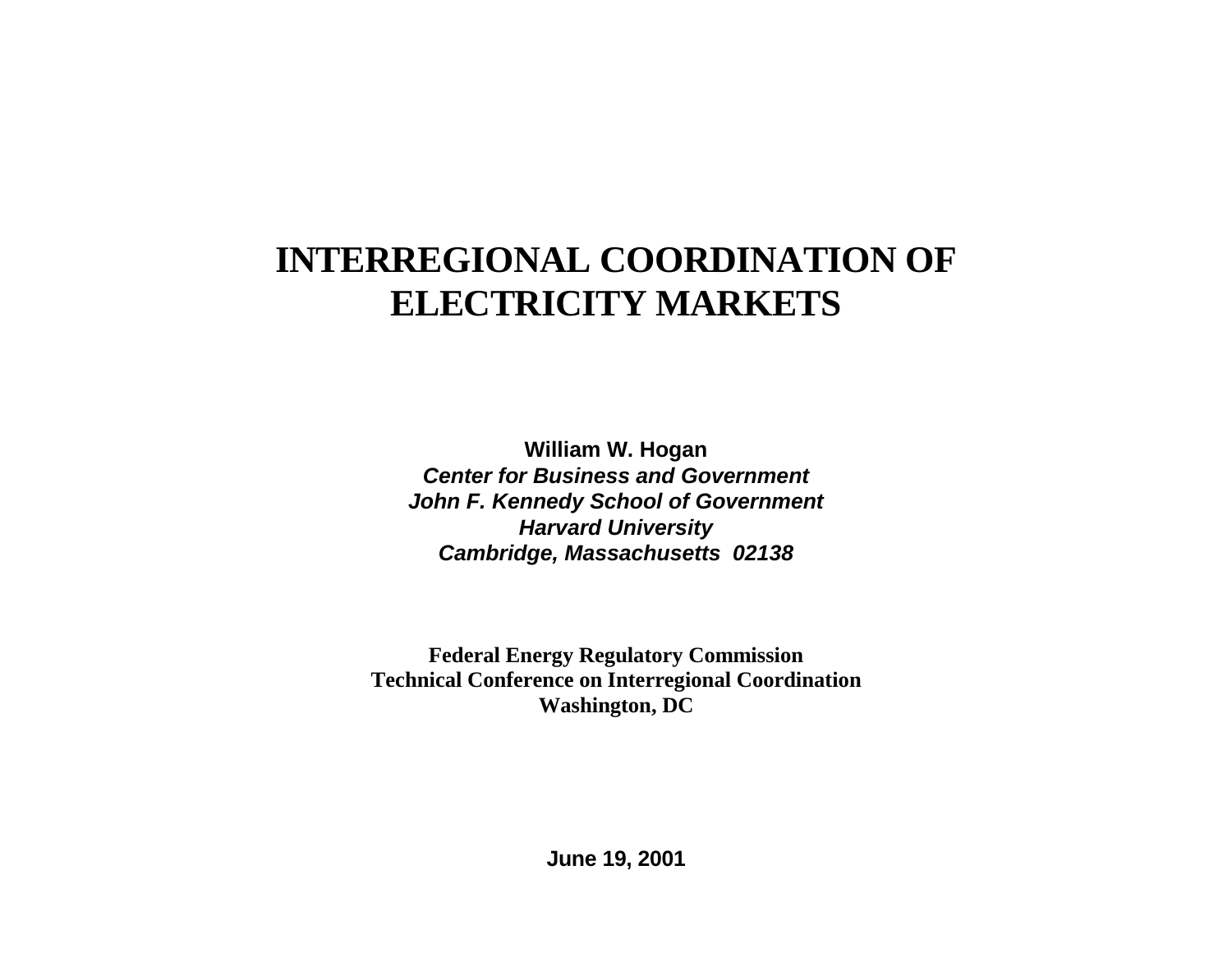**Interregional coordination of electricity markets is necessary in the large networks in the United States. There will be many regional interconnected markets.**

- • **Regional Market Design.** The Regional Transmission Organization (RTO) process provides the opportunity to establish a workable market design. What happens within a region is at least as important as what transpires between regions.
- **Seams and Common Protocols.** Common definitions and protocols at the seams can avoid unnecessary complexities that hinder interregional trade.
- • **Day-Ahead Unit Commitment and Scheduling.** Common unit commitment decisions and associated day-ahead scheduling offer many further benefits for improved trading, reliability and development of consistent transmission rights.
- • **Real-Time Congestion Management.** Coordination of congestion management and real-time pricing would provide improved market tools for managing transmission use and one-stop shopping for market participants.

**Good coordination cannot overcome bad market design. Markets in power, more than most markets, are made; they don't just happen.**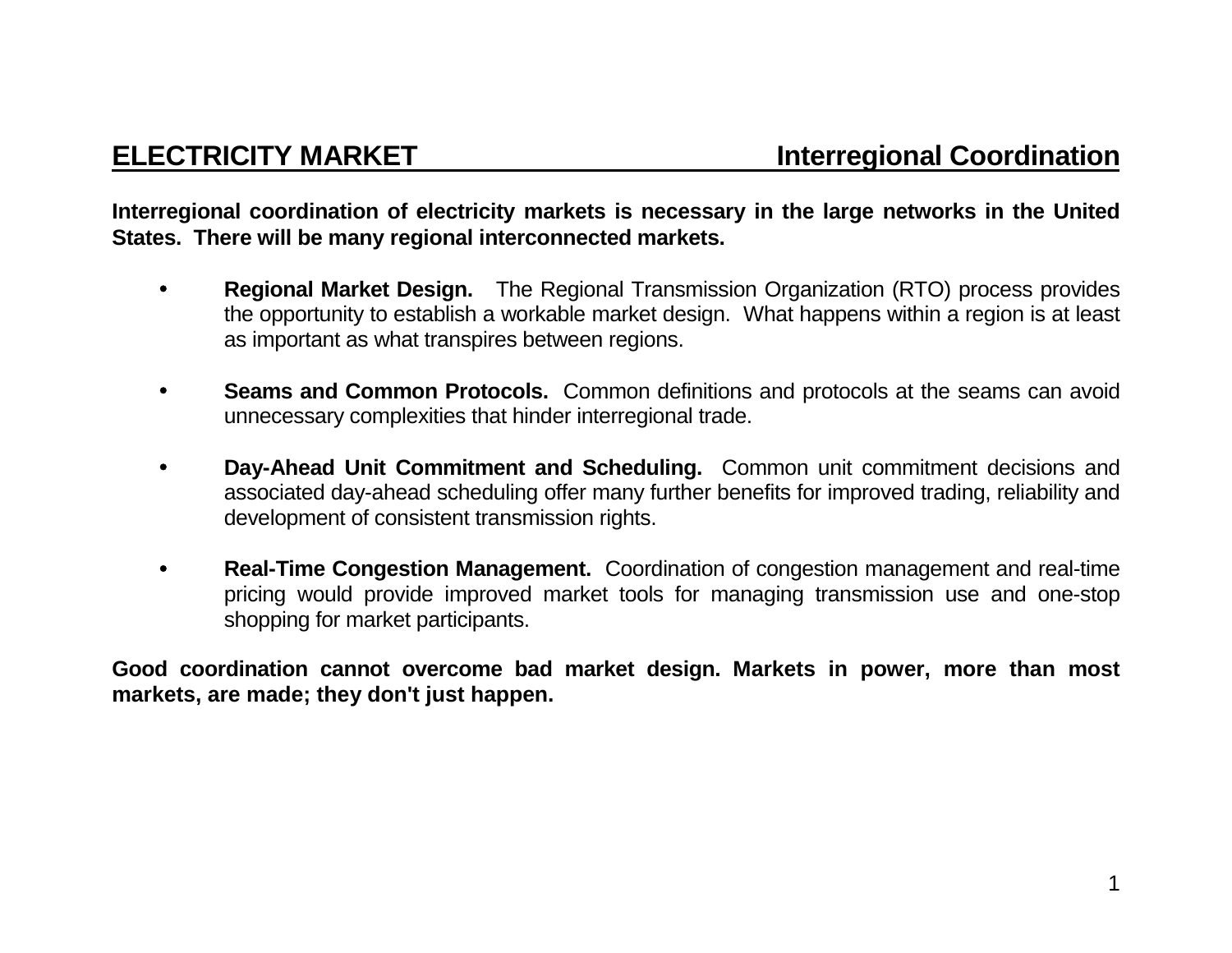## **ELECTRICITY MARKET**

### **A Market Framework**

**The Regional Transmission Organization (RTO) Millennium Order (Order 2000) contains a workable market framework that is working in places like the Pennsylvania-New Jersey-Maryland Interconnection (PJM) and New York.**



**Poolco…ISO…IMO…GO/SO…Transco…RTO…: "A rose by any other name …"**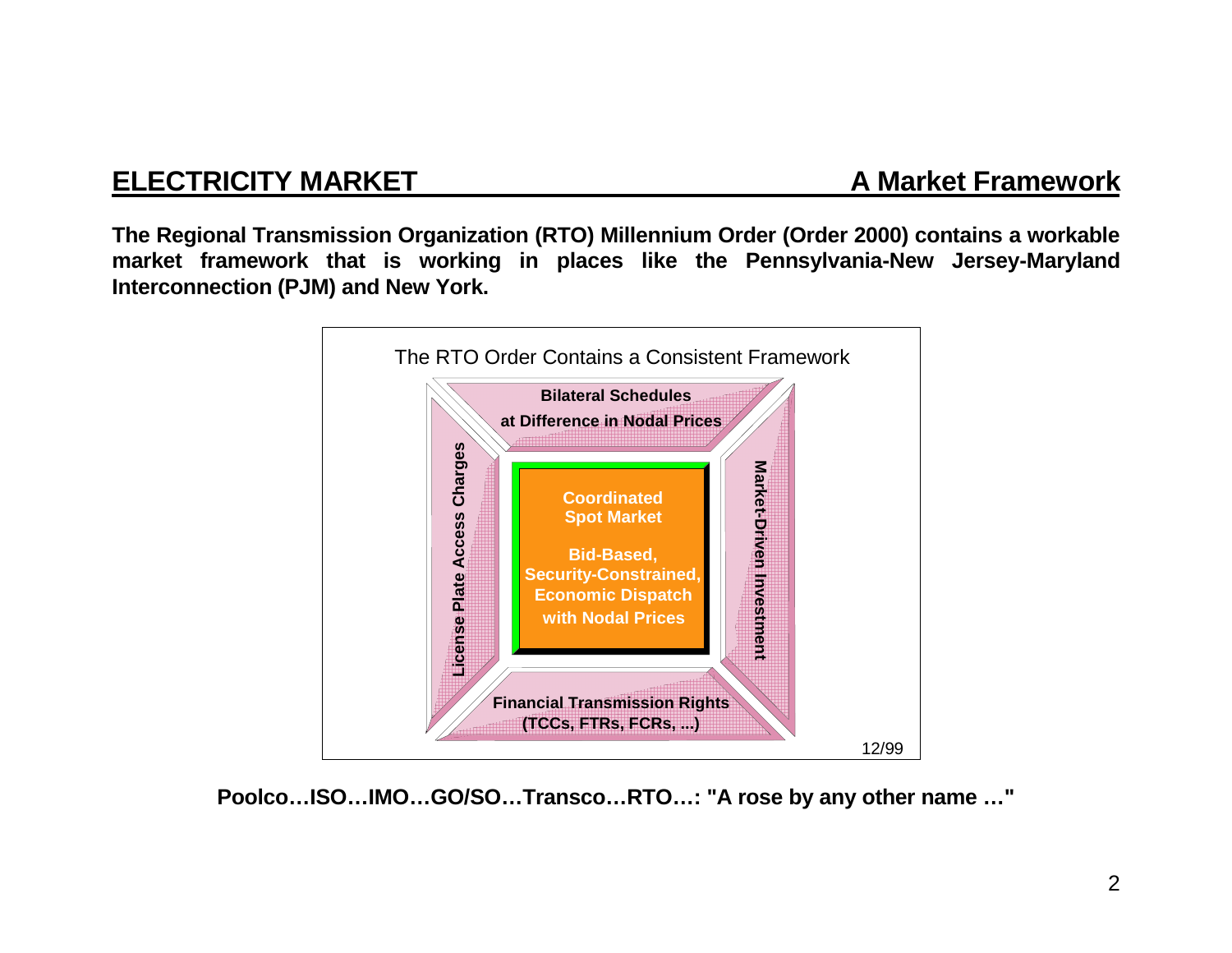## **ELECTRICITY MARKET**

**The core feature of a bid-based, security constrained economic dispatch with locational prices can be found in many existing or announced market designs.**

- Argentina.
- Bolivia.
- Chile.
- Mexico (proposed).
- New England (proposed).
- New York.
- New Zealand.
- Norway (dynamic zones).
- PJM.
- Peru.
- and more .... .

The breadth of application and success of the framework dispel the notion that the model is too complex to be implemented. We now have both the theory and substantial operating experience.<sup>1</sup>

<sup>1</sup> William W. Hogan, "Electricity Market Restructuring: Reforms of Reforms," CRRI Conference, Rutgers University, May 25, 2001. http://ksghome.harvard.edu/~.whogan.cbg.ksg/rut052501.pdf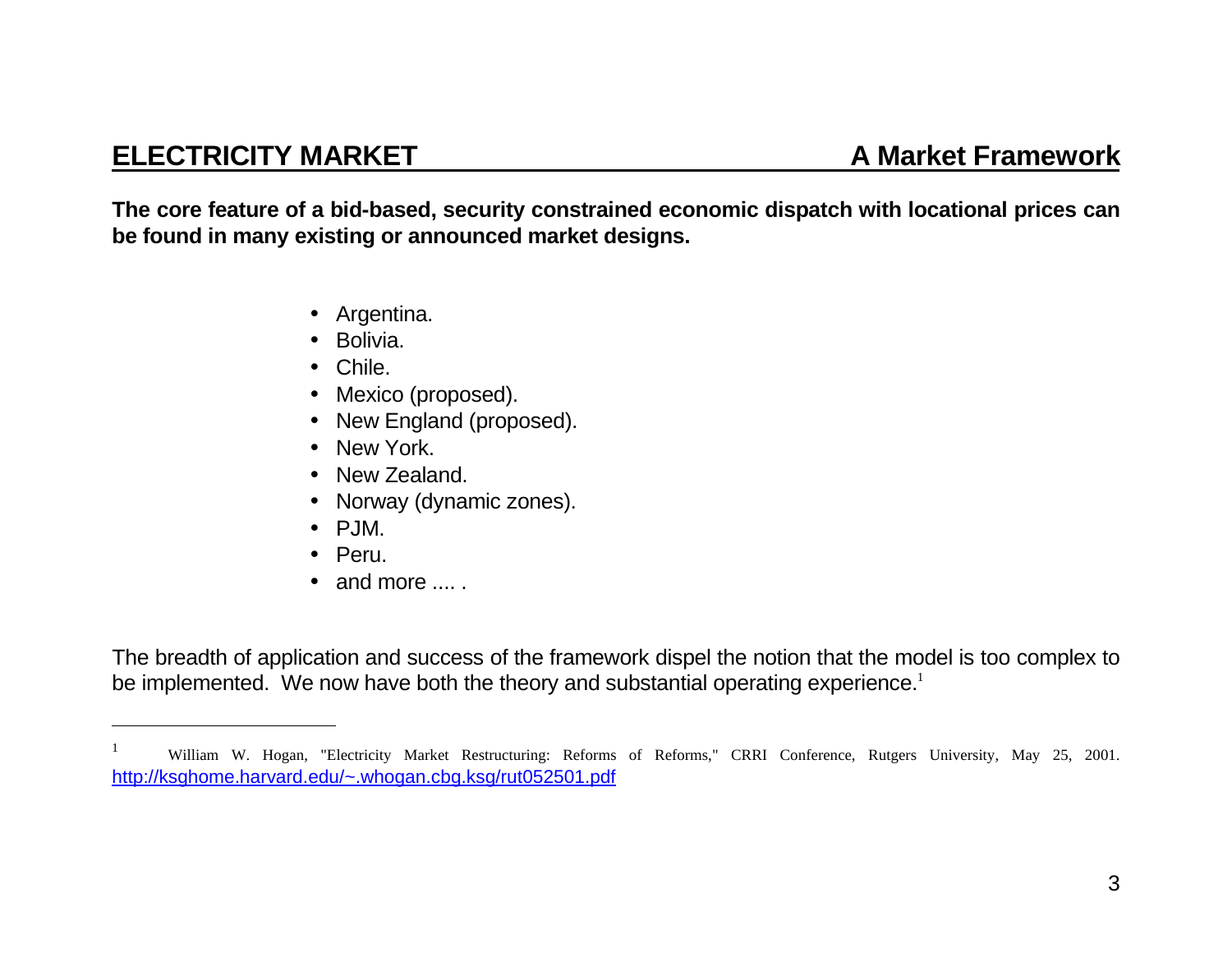## **ELECTRICITY MARKET RTO Developments**

**The critical features for a successful electricity market include close coordination of the elements that determine bid-based security constrained economic dispatch. We know how to make the pieces fit together. And we know that the pieces must fit together.**

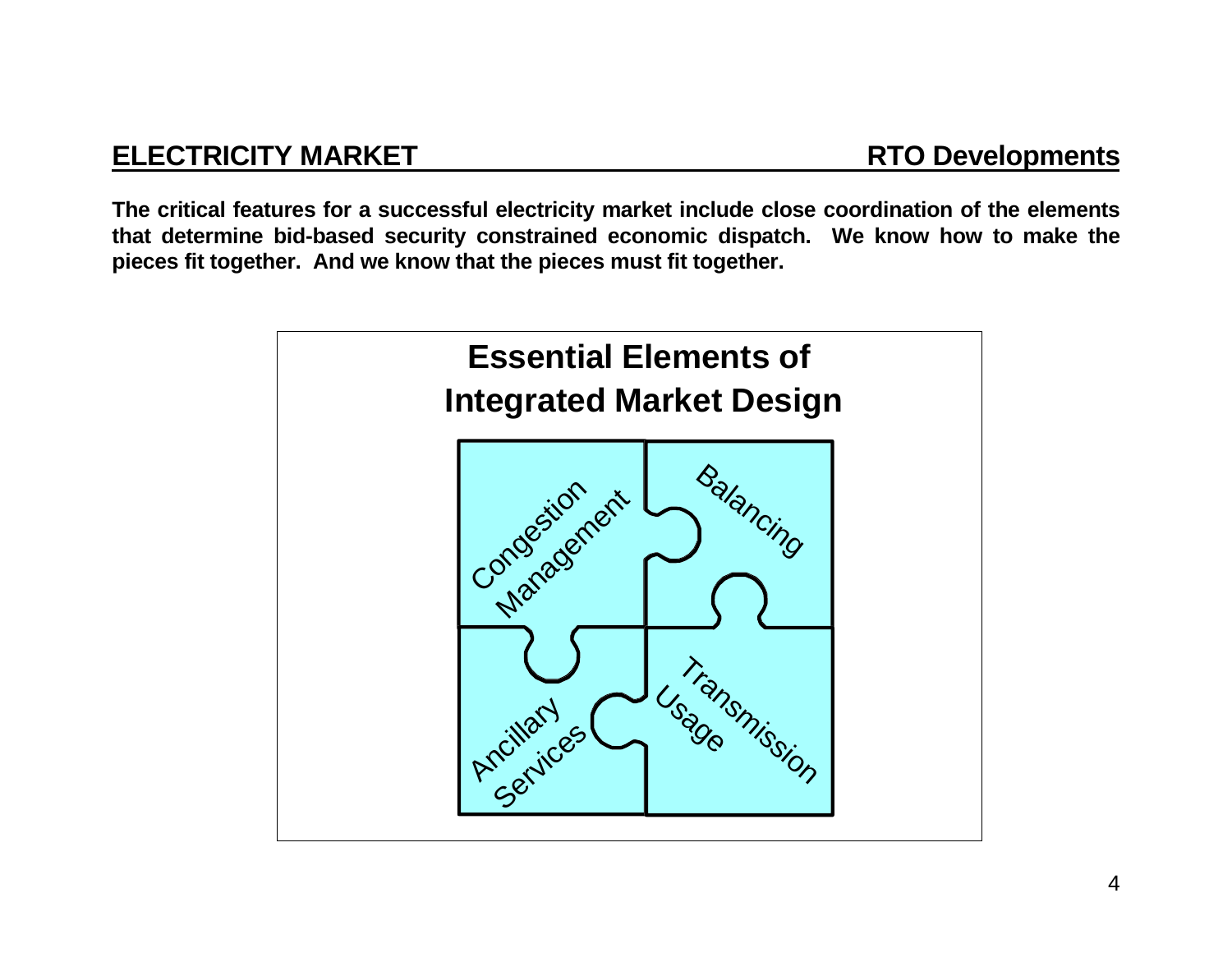## **ELECTRICITY MARKET RTO Developments**

**The RTO filings display a great diversity of approaches, but there are some common themes. Most importantly, the emphasis is not on the essential elements that seem difficult and controversial. The focus is on governance and issues that seem easier to discuss.**

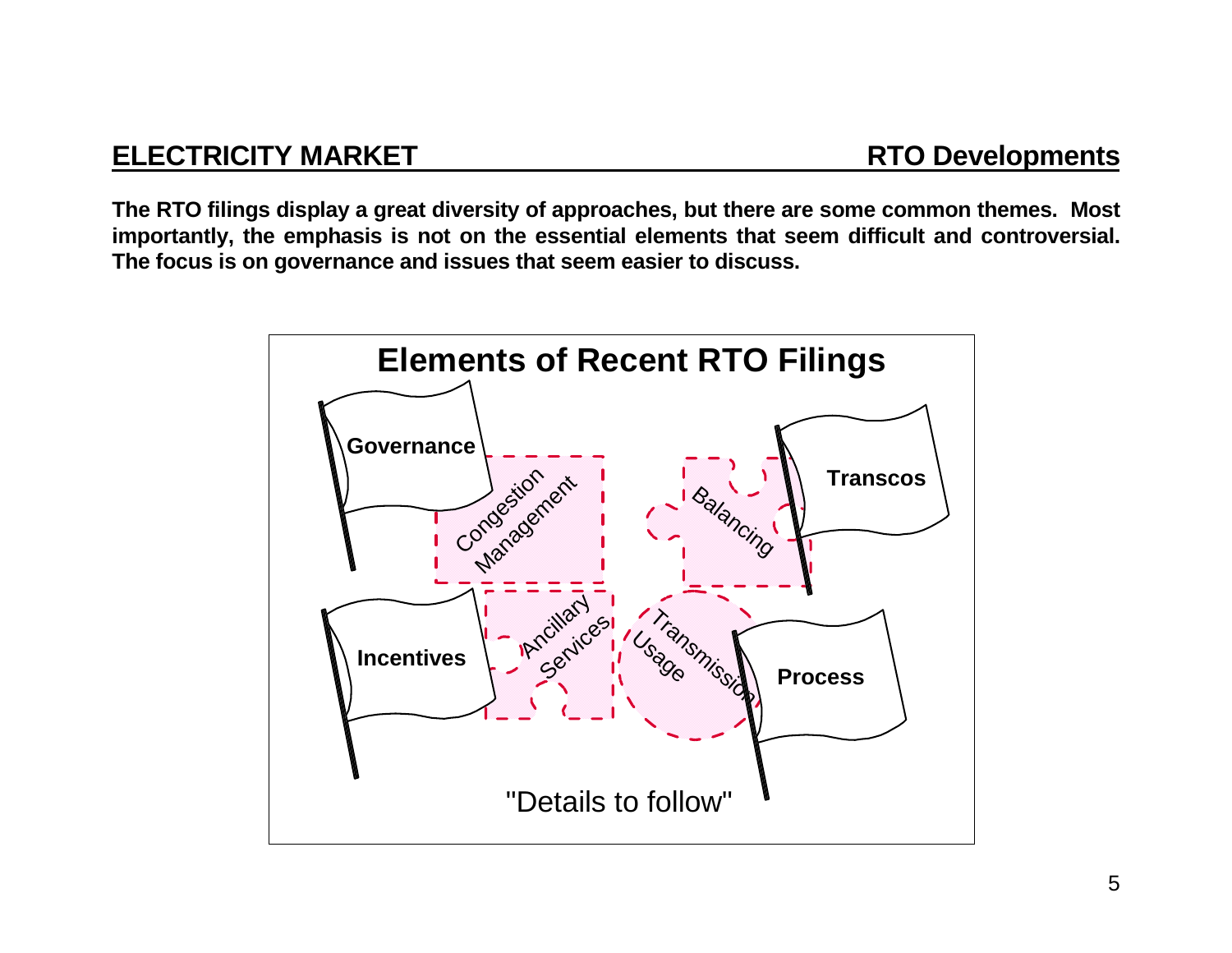### **Market design problems have resulted in reforms of reforms in electricity restructuring:**

- The first region in the United States to abandon a too simplified market model after it failed in practice was PJM, from its experience in 1997 when its zonal pricing system prompted actions which caused severe reliability problems. Given this experience, PJM adopted a nodal pricing system that has worked well since March 1998.<sup>2</sup>
- $\bullet$  Subsequently, the original one-zone congestion pricing system adopted for the New England independent system operator (ISONE) created inefficient incentives for locating new generation. To counter these price incentives, New England proposed a number of limitations and conditions on new generation construction. Following the FERC's rejection of the resulting barriers to entry for new generation in New England, there developed a debate over the preferred model for managing and pricing transmission congestion.<sup>3</sup> In the end, New England proposed go all the way to a nodal pricing system.<sup>4</sup>

<sup>&</sup>lt;sup>2</sup> William W. Hogan, "Restructuring the Electricity Market: Institutions for Network Systems," Harvard-Japan Project on Energy and the Environment, Center for Business and Government, Harvard University, April 1999, pp. 37-44.

 <sup>3</sup>Federal Energy Regulatory Commission, New England Power Pool Ruling, Docket No. ER98-3853-000, October 29, 1998.

<sup>&</sup>lt;sup>4</sup> ISO New England, "Congestion Management System and a Multi-Settlement System for the New England Power Pool," FERC Docket EL00-62-000, ER00-2052-000, Washington DC, March 31, 2000. The proposal includes full nodal pricing for generation and, for a transition period, zonal aggregation for loads.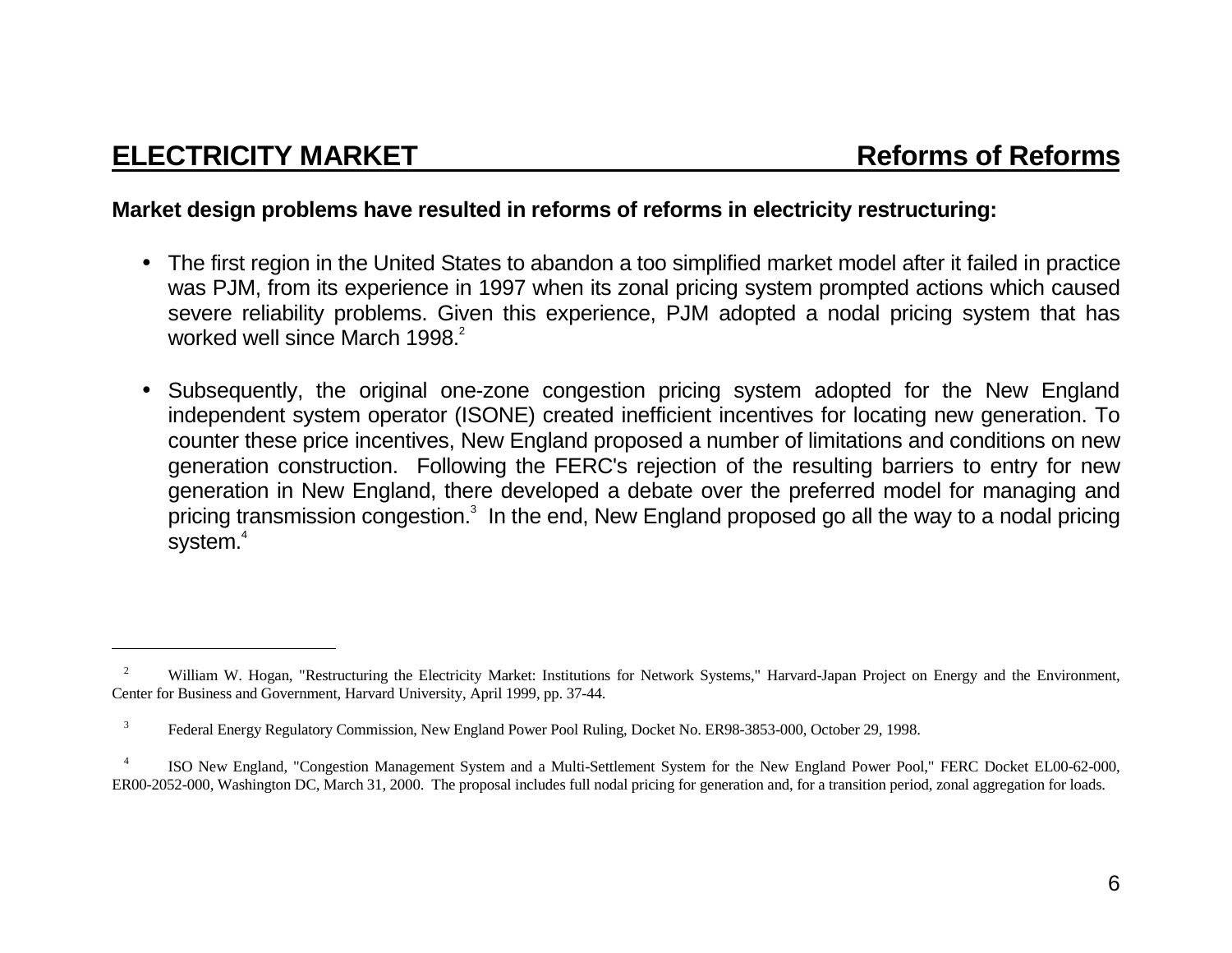### **(cont.):**

- • New Zealand has reconsidered its reforms and revisited the issues of electricity market design.<sup>5</sup> The Government of New Zealand set down principles for reform of the electricity market.<sup>6</sup> The foremost missing ingredient in the New Zealand wholesale market design is a system of long-term transmission rights. At the end of 2000, there was common agreement that extending the model to include FTRs would provide an added tool that would provide mechanisms for hedging transmission congestion costs and incentives for long-term investment.<sup>7</sup>
- • The California market was in trouble well before it spun out of control in the summer of 2000. In California, the approach of a coordinated spot market was explicitly rejected in preference to a complicated trading regime as embodied in the Memorandum of Understanding of 1995. In December 1999, the FERC rejected the ad hoc market adjustments and call for fundamental reform of the zonal congestion management system. "The problem facing the [California] ISO is that the existing congestion management approach is fundamentally flawed and needs to be overhauled or replaced."<sup>8</sup>

<sup>&</sup>lt;sup>5</sup> Ministry of Economic Development of New Zealand, "Inquiry into the Electricity Industry," Report to the Minister of New Zealand, Wellington, New Zealand, June 2000.

Pete Hodgson, Minister of Energy, "Government Policy Statement: Further Development of New Zealand's Electricity Industry," Wellington, New Zealand, December 2000.

Ministry of Economic Development of New Zealand, "Inquiry into the Electricity Industry," Report to the Minister of New Zealand, Wellington, New Zealand, June 2000, p. 61.

<sup>8</sup> Federal Energy Regulatory Commission, "Order Accepting for Filing in Part and Rejecting in Part Proposed Tariff Amendment and Directing Reevaluation of Approach to Addressing Intrazonal Congestion," Docket ER00-555-000, 90 FERC 61, 000, Washington DC, January 7, 2000, p. 9. See also Federal Energy Regulatory Commission, "Order Denying Requests for Clarifications and Rehearing," 91 FERC 61, 026, Docket ER00-555-001, Washington DC, April 12, 2000, p. 4.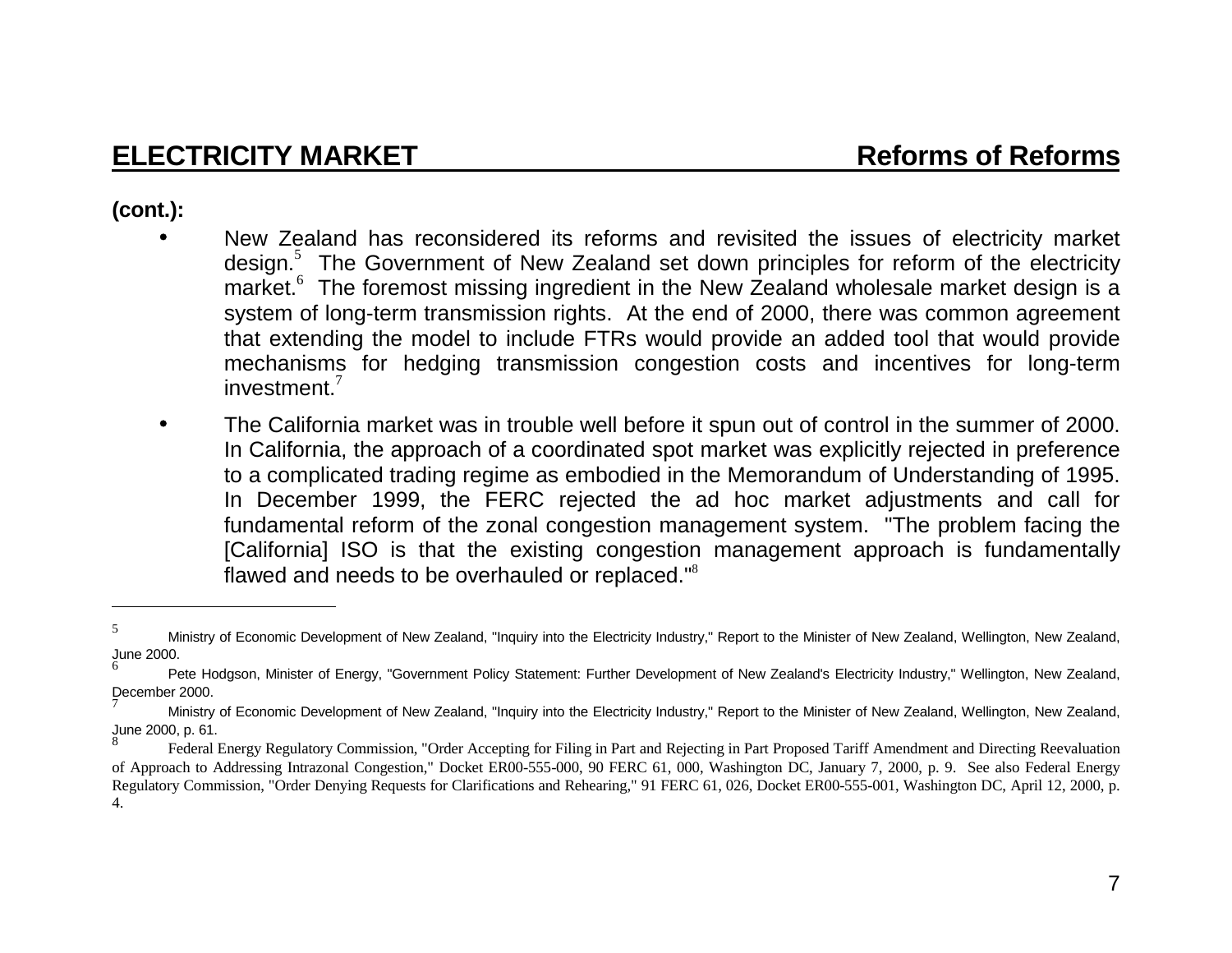### **ELECTRICITY MARKET RTO Developments**

**The same problems reappear in the RTO proposals. In California the case has become acute. Time is running out. The same medicine would work for the acute case and the chronic sufferers. The FERC is on target. However, the success of the RTO Millenium Order depends on two big "ifs." Market reform can work …**

- **If FERC means what it says. …**
- •**If FERC follow through. …**



### **PLACEBOS MAXIMUM STRENGTH, CLINICALLY TESTED**

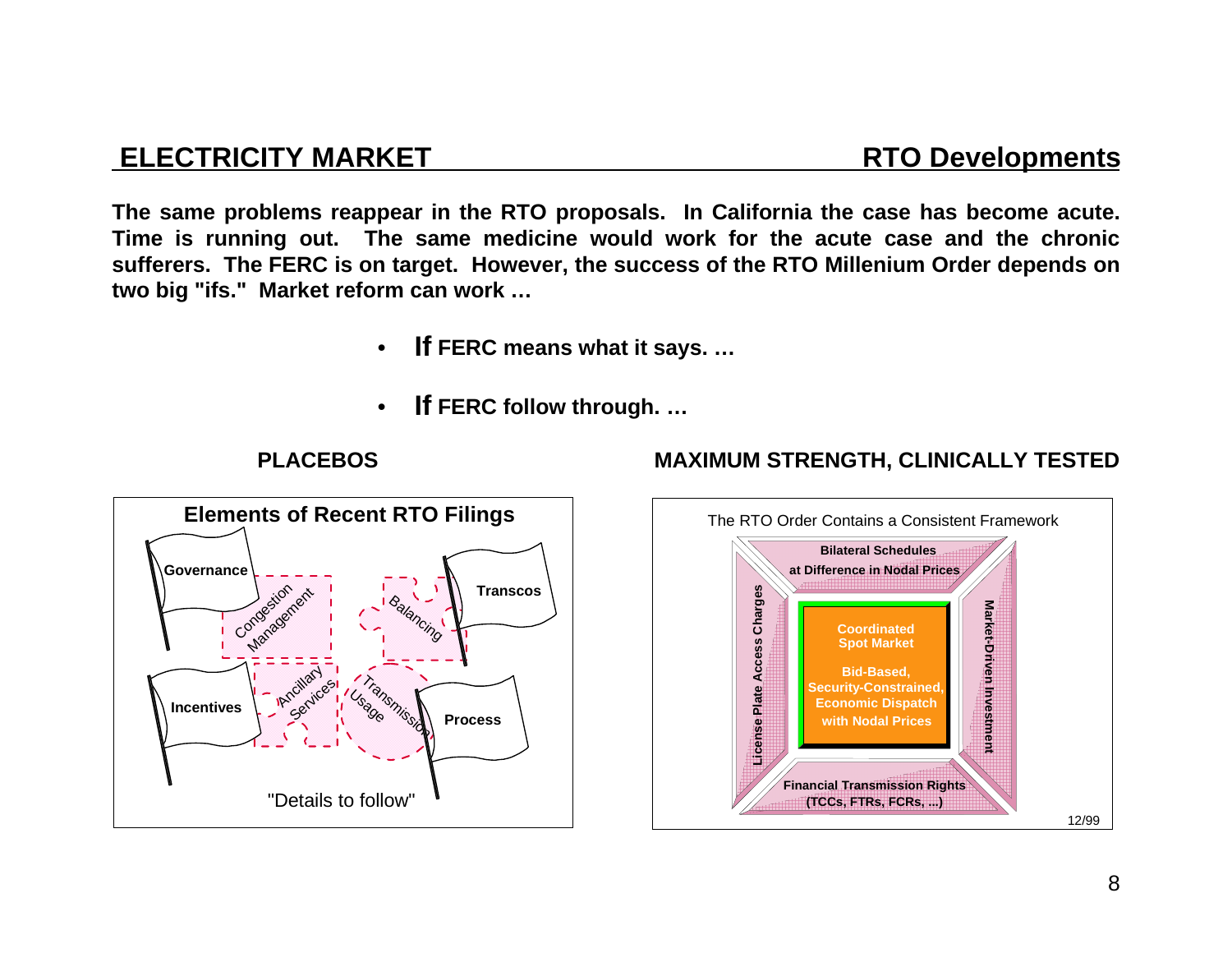**The many regional interconnected markets create seams issues that call out for common definitions and protocols. In the eastern grid, there are formal efforts underway to create a system with one stop shopping.**

"The NYISO; the Independent System Operator of New England (ISO-NE); the Independent Electricity Market Operator (IMO) of Ontario; the NPCC; the Pennsylvania-New Jersey-Maryland Interconnection (PJM); TransÉnergie of Quebec, New Brunswick Power of the Maritimes and Detroit Edison, … will participate in a process to develop the blueprint for a system that will allow energy companies to easily buy and sell wholesale energy interregionally by going to a single website tied to each of the companies' market scheduling systems. … The target technology, generically referred to as a "Collaborative Scheduling System" (CSS), will be designed to permit a buyer or seller of wholesale electricity to go to any one market's website and schedule all of their wholesale energy transactions throughout the entire Northeast  $9$ 

**The Golden Rule of Interregional Coordination is the Golden Rule: Do unto others as you would have others do unto you.**

**The Silver Rule of Interregional Coordination: Do unto others as would be done if there were only one region.**

<sup>9</sup> New York ISO, Press Release, June 5, 2001, ( http://www.nyiso.com/topics/articles/index.html ).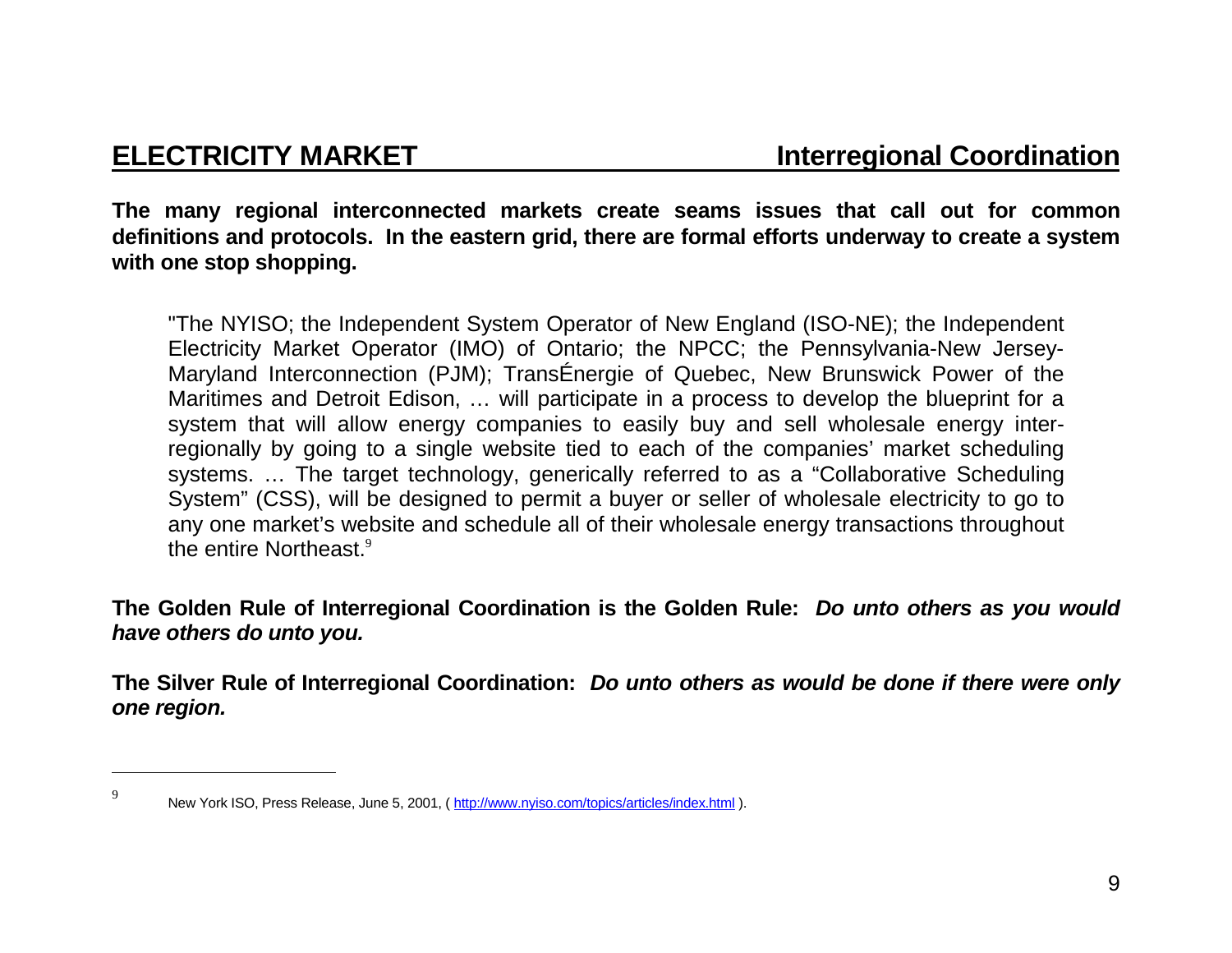**Day-ahead unit commitment and scheduling would provide a number of benefits. A feasibility study examined seven alternatives for coordinating day-ahead markets.**

### **"A. Benefits and Costs of a Combined Market**

The development of a combined day-ahead market in the Northeast is intended to address seven broad areas for improvement. First, the combined market is intended to facilitate electricity trading across a broad region of the Northeast, and in particular to enable more consistent scheduling of interchange transactions within the Northeast, in turn leading to a more efficient and less volatile regional electricity market. Second, the combined market is intended to facilitate inter-ISO congestion management. Third, the combined market is intended to support reserve sharing mechanisms across the Northeast ISOs that will lead to a more efficient (lower cost) and reliable market. Fourth, the combined market is expected to broaden the relevant market within which generators compete to supply power, easing market power concerns. Fifth, the combined market is intended to reduce transaction costs for market participants that participate in multiple markets. Sixth, the combined market is intended to provide improved mechanisms for hedging transmission congestion in day-ahead markets. Seventh, the combined market could provide a mechanism for reducing future software costs."<sup>10</sup>

<sup>10</sup> Scott M. Harvey, Susan L. Pope, John P. Buechler, and Robert M. Thompson, "Feasibility Study for a Combined Day-Ahead Market in the Northeast," LECG, LLC and KEMA Consulting, Inc. for the ISO-New England, New York ISO, and Ontario IMO, May 4, 2001, p. 93. (http://www.nyiso.com/markets/index.html#regdam)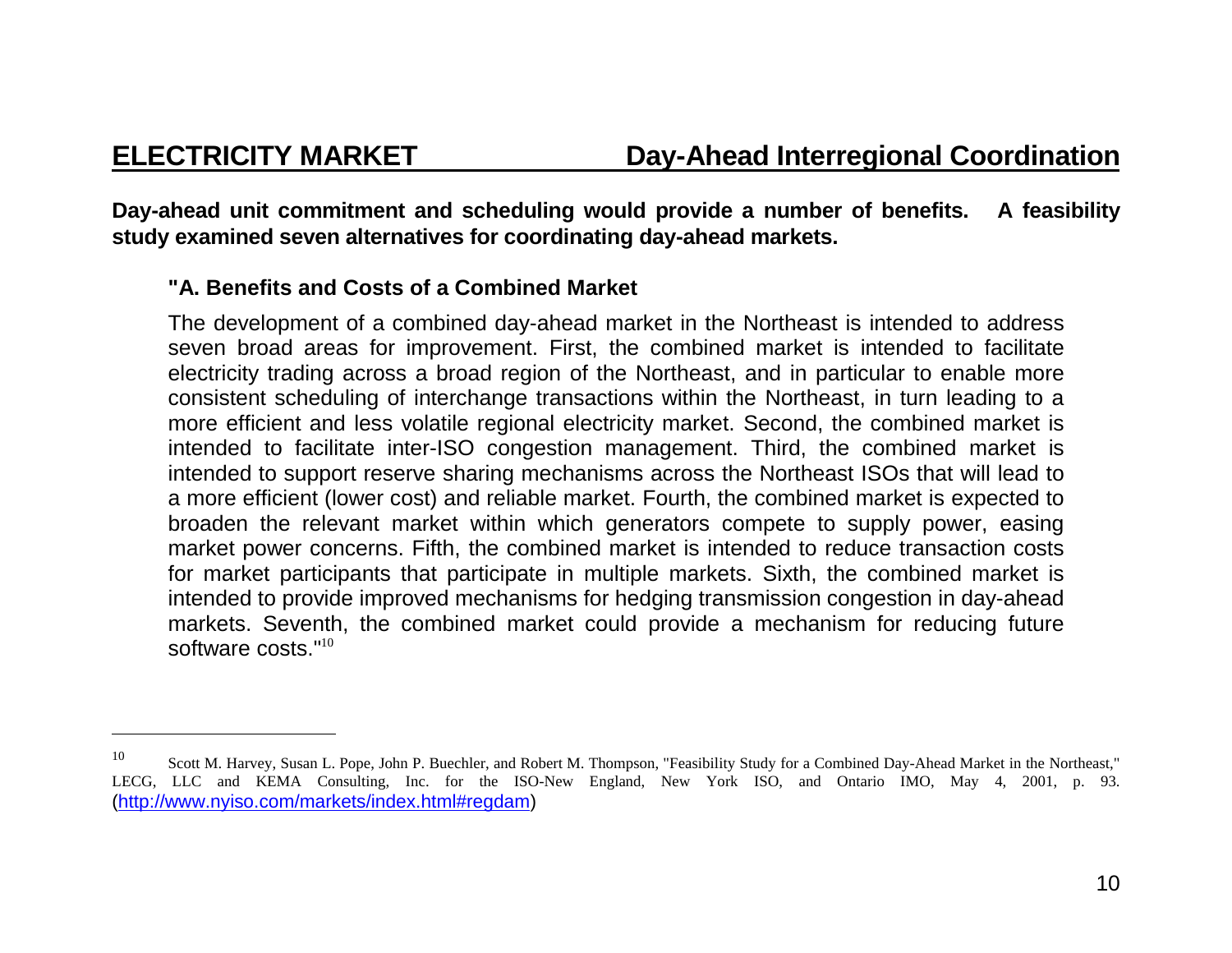## **TRANSMISSION COORDINATION Real-Time Market Coordination**

**Real-Time Market Coordination** 

### **A market-oriented system would require information on scheduled loads, bids and prices to determine an economic redispatch of the system.**

The basic outline involves a communication between system operators and market participants to obtain market information, and among system operators to achieve coordinated congestion relief:

- **1.**Market Participants Submit Schedules and Bids for Dispatch Hour.
- **2.**System Operators Interact to Achieve Coordinated Congestion Relief.
- **3.**System Operators Publish (Re)Dispatch and Prices.

Further details of the redispatch protocol can be found in:

Michael Cadwalader, Scott Harvey, William Hogan, and Susan Pope, "Coordination of Congestion Relief Across Multiple Regions," Center for Business and Government, Harvard University, October 7, 1999. http://ksghome.harvard.edu/~.whogan.cbg.ksg/isoc1099r.pdf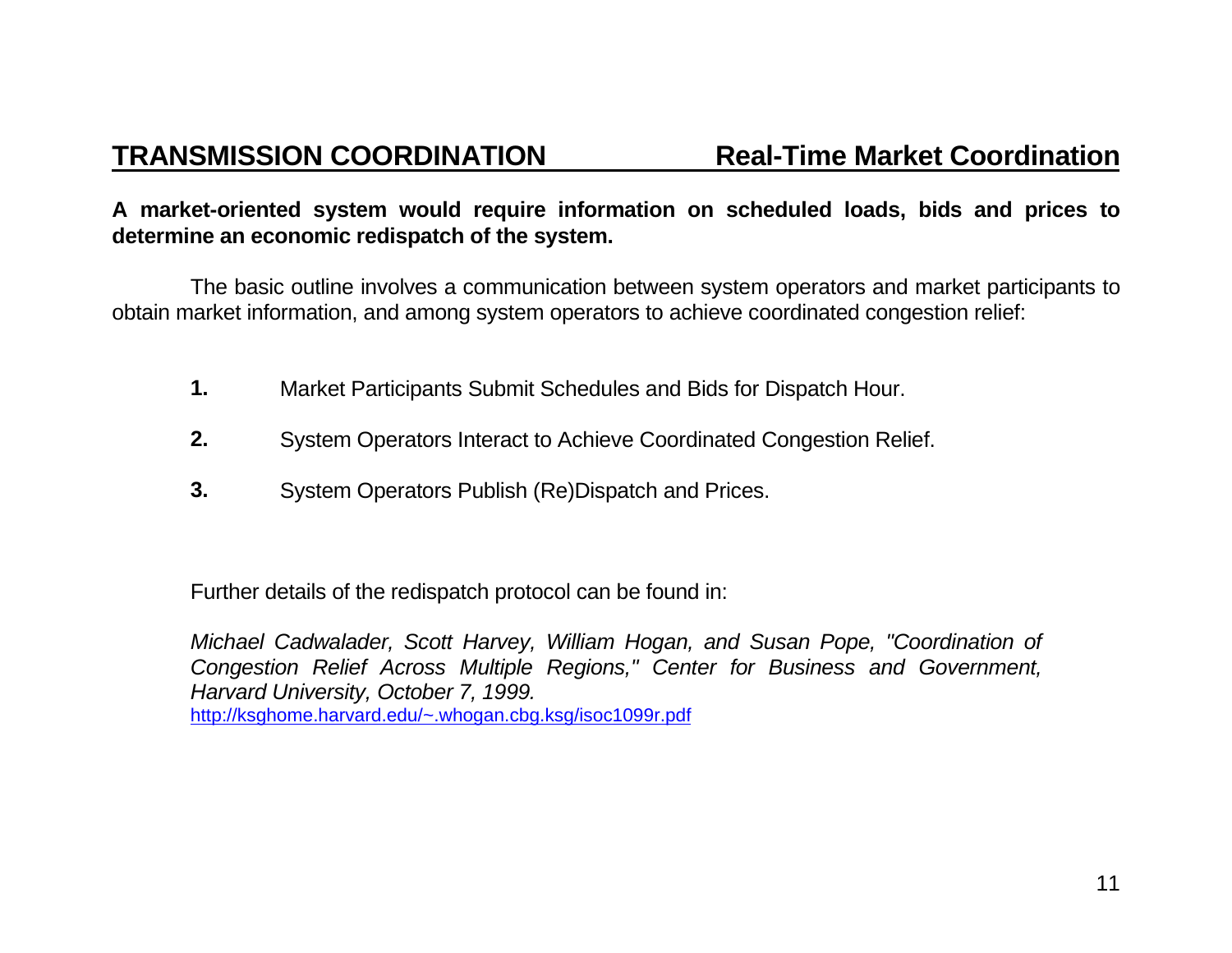## **TRANSMISSION COORDINATION**

**Through repeated exchange of information in a common data base, the regional system operators would solve their local problems to update the schedules and price estimates. A consistent solution would be an overall market equilibrium as though obtained by a "virtual ISO."**

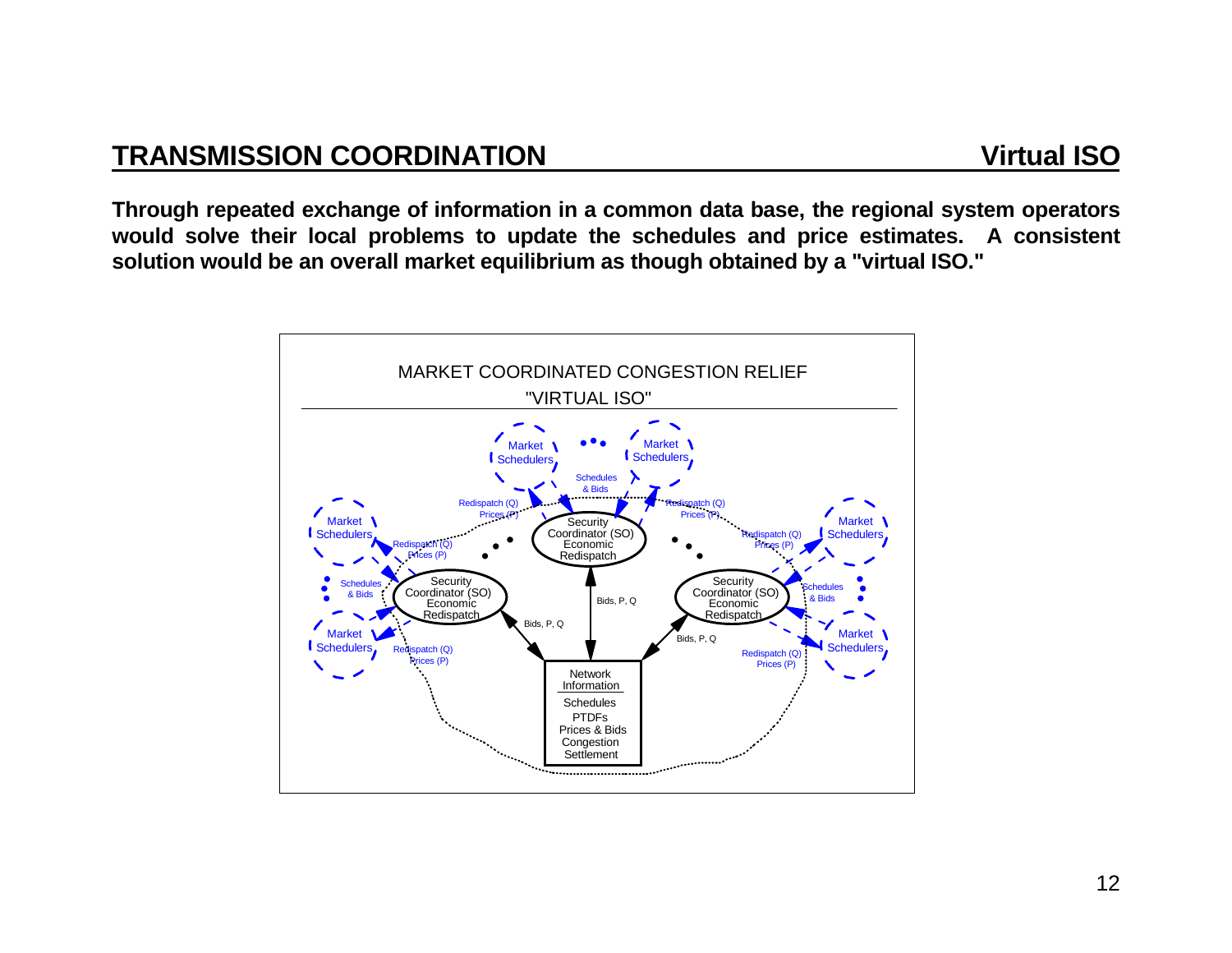**A model of a realistic network provides a tool for testing the procedures for regional coordination. The price coordination algorithm tested is an approach with minimal information. There is no attempt to exploit the expertise of system operators.<sup>11</sup>**

- • **GE MAPS.** The GE MAPS model provides an available tool for defining realistic networks with many constraints.
- • **GE Mini- MAPS.** The MAPS model linearizes the network representation around a solved load flow. The full model contains more detail, but for our purposes it is useful to have a simplified version of the MAPS model. The important information extracted from the detailed MAPS runs includes:
- **o Network Constraints.** The shift factors for the binding constraints and the MAPS solution can be used to create a linear representation of the binding constraints in the MAPS solution.
- **o Bid Curves.** Interpolation between the unconstrained and constrained MAPS solutions provides an approximate representation of the bid curves.
- **o Regional Coordination.** Given the mini-MAPS model for each region, simulation of the coordination algorithm is simplified without much loss in reality. Non-binding constraints are ignored, and the shape of the bid curves is not realistic. But the network representation is faithful to GE MAPS.

<sup>11</sup> For further details, see Michael D. Cadwalader, Andrew P. Hartshorn, Scott M. Harvey, Susan L. Pope, William W. Hogan, "Coordinating Congestion Relief Across Multiple Regions: Computational Testing," Presentation to ISO MOU Business Practices Group, October 19, 2000. http://www.isomou.com/working\_groups/business\_practices/documents/general/cong\_mt.pdf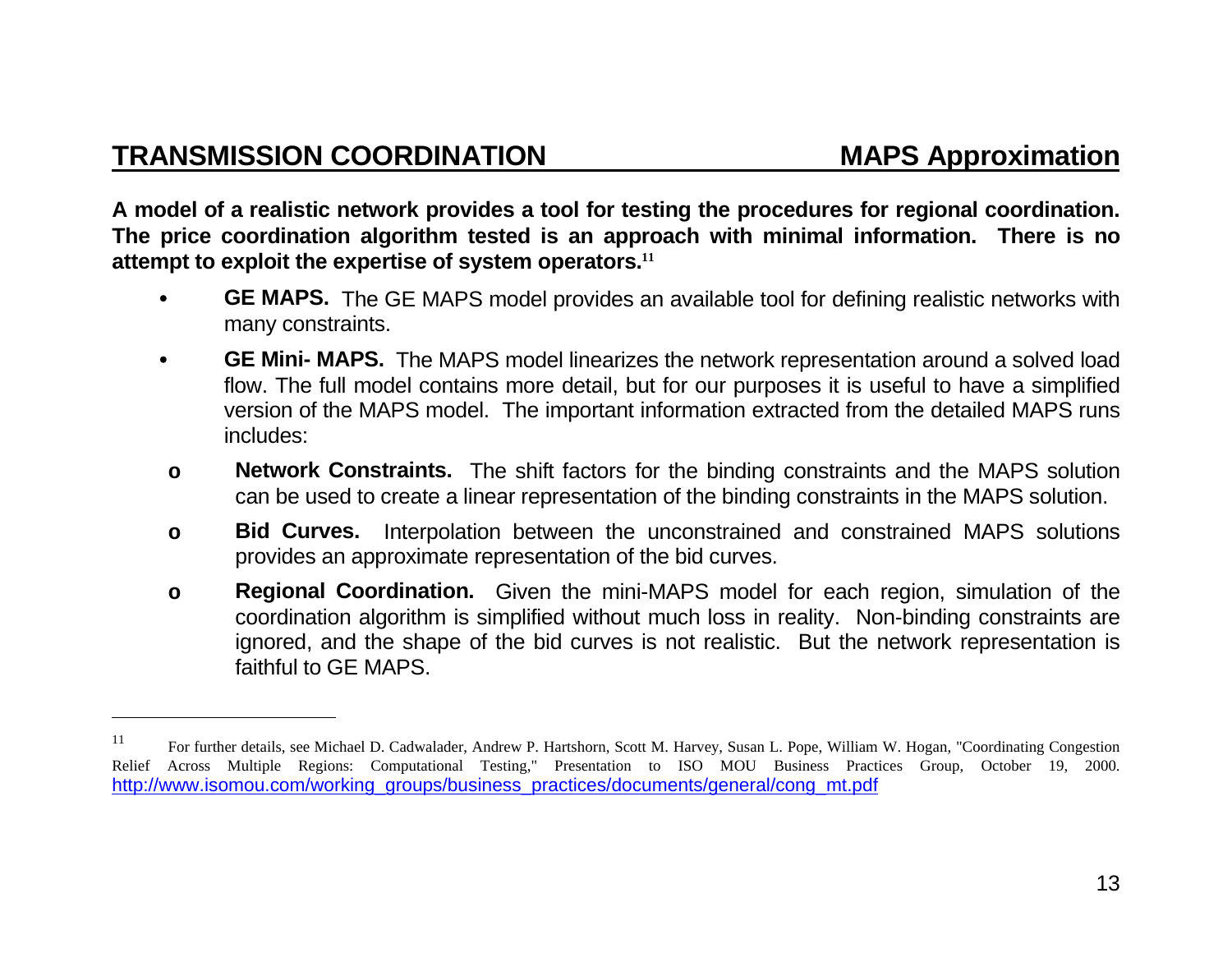## **TRANSMISSION COORDINATION MAPS Approximation**

**For the simulation purposes, the test used a readily available model for two sets of data. Four constrained hours were uses to try various versions of the algorithms. The final five hours were tested in the best algorithm.**

|                            | <b>MAPS Hour</b> |         |       |         |          |       |       |       |        |
|----------------------------|------------------|---------|-------|---------|----------|-------|-------|-------|--------|
|                            | 835              | 1570    | 2125  | 2168    | 2248     | 2632  | 3085  | 3486  | 4292   |
| Locations                  | 1103             | 1103    | 1103  | 1103    | 1103     | 1103  | 1103  | 1103  | 1103   |
| Constraints                | 33               | 37      | 30    | 37      | 41       | 31    | 27    | 29    | 33     |
| <b>Flexible Generators</b> | 54               | 39      | 38    | 61      | 62       | 32    | 22    | 32    | 66     |
| Hi Price                   | 41.25            | 79.42   | 27.20 | 114.64  | 116.50   | 43.94 | 23.58 | 40.03 | 70.26  |
| Lo Price                   | $-0.97$          | $-0.97$ | 4.64  | $-0.99$ | $-15.15$ | 15.18 | 18.15 | 20.68 | -79.29 |

The selected MAPS representation had no detail for Ontario, which was combined with New York as a single region. There were relatively few binding constraints in PJM compared to what would be expected. However, the problems provided enough complexity in the network representation to serve as a reasonable test of how the mechanism might work on a real system.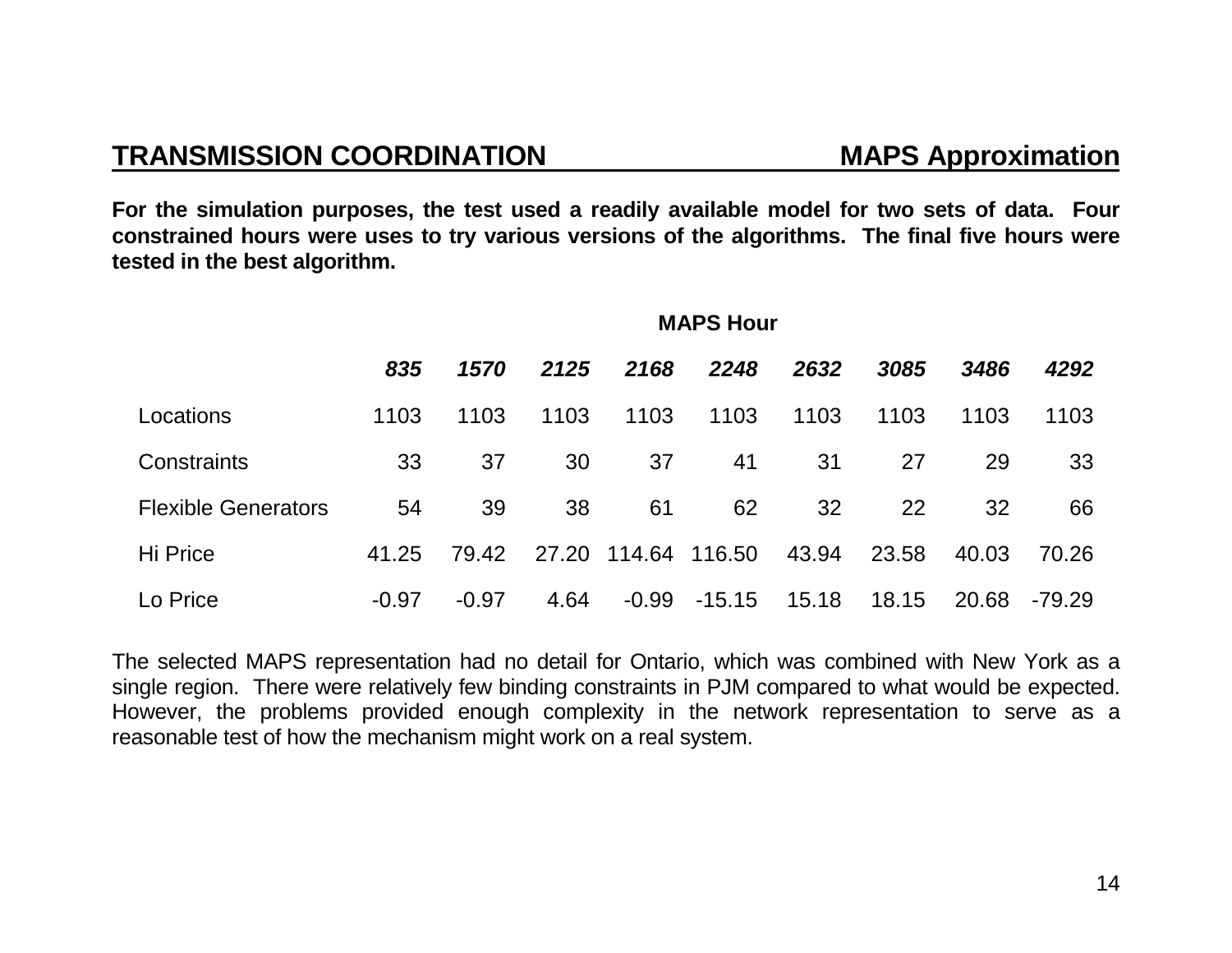## **TRANSMISSION COORDINATION MAPS Approximation**

**For the results reported here, the two measures of solution error are the value error as a percent of total and the dispatch quantity error as a percent of total generation.**



**The results confirm that even a simple coordination algorithm can achieve convergence for constrained problems on a realistic network.**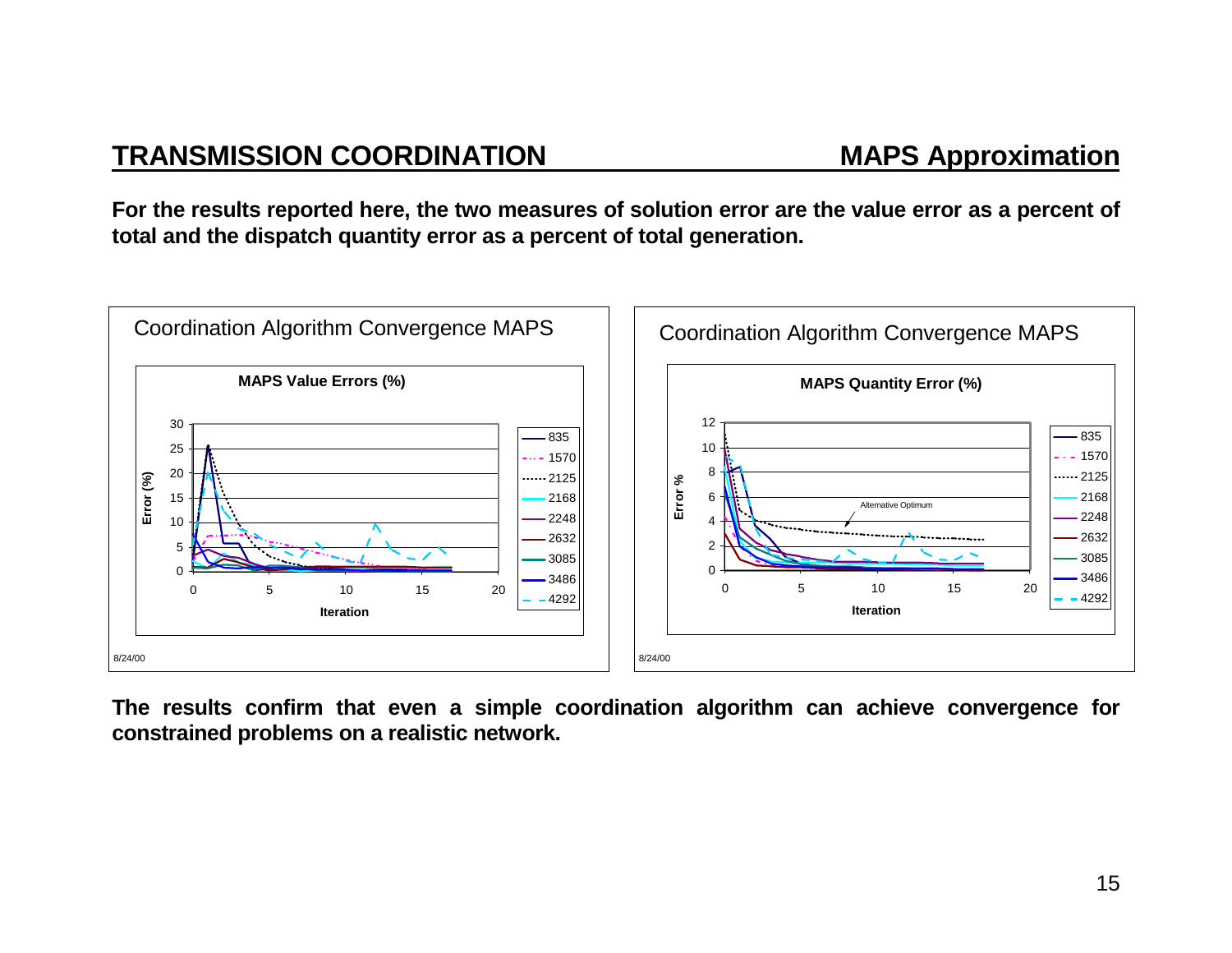### **The lessons from these simulations test include:**

- •The redispatch quantities converge rapidly.
- • The prices at the flexible buses converge rapidly, but computing prices at buses with fixed quantities may require further iteration.
- • Calculation of all prices could be simplified by reporting the shift factor data once the redispatch is determined and allowing for a joint estimation of prices in all regions. This would be much simpler than joint optimization of prices and quantities.
- • The mini-MAPS approach provides a great deal of what is needed in the computer simulations, and there would not be much advantage in trying for more realistic computer simulations.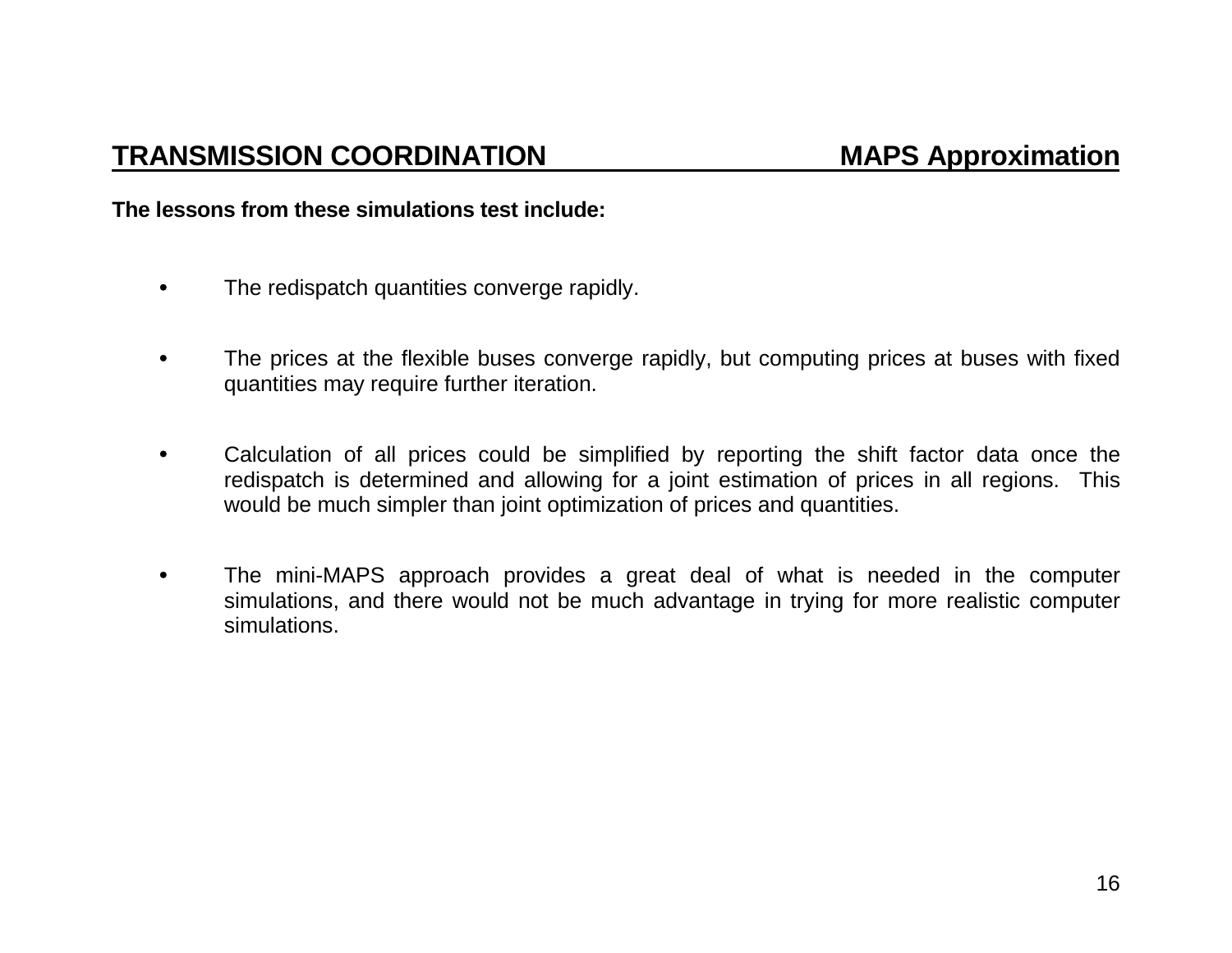### **The challenge would be to identify how these results might be translated into a working system.**

- •Information exchange to include more than just congestion costs and net loads.
- •Representation of networks using approximations of external systems.
- •Settlement system for interregional redispatch costs.
- •Design of regionally coordinated financial transmission right systems.
- •Special algorithms that would exploit operator insight and experience.

### **The result of the testing on large networks includes agreement to proceed with a pilot program for improving management during conditions of significant congestion:**

"The objective of this pilot program is to develop an interregional operational protocol to facilitate the management of transmission congestion between the Northeast ISO regions during periods when inter-regional transmission congestion is causing extreme or emergency operating conditions to exist in one or more region. It is generally recognized that a marketbased mechanism is required to facilitate energy transfers and to mitigate inter-regional congestion between the existing northeast ISO markets."<sup>12</sup>

<sup>12</sup> ISOMOU, Business Practices Group, "Interregional Congestion Management Pilot Program," draft, March 13, 2001, p. 1. (http://www.isomou.com/working\_groups/business\_practices/documents/general/interregional\_tx\_pilot.pdf )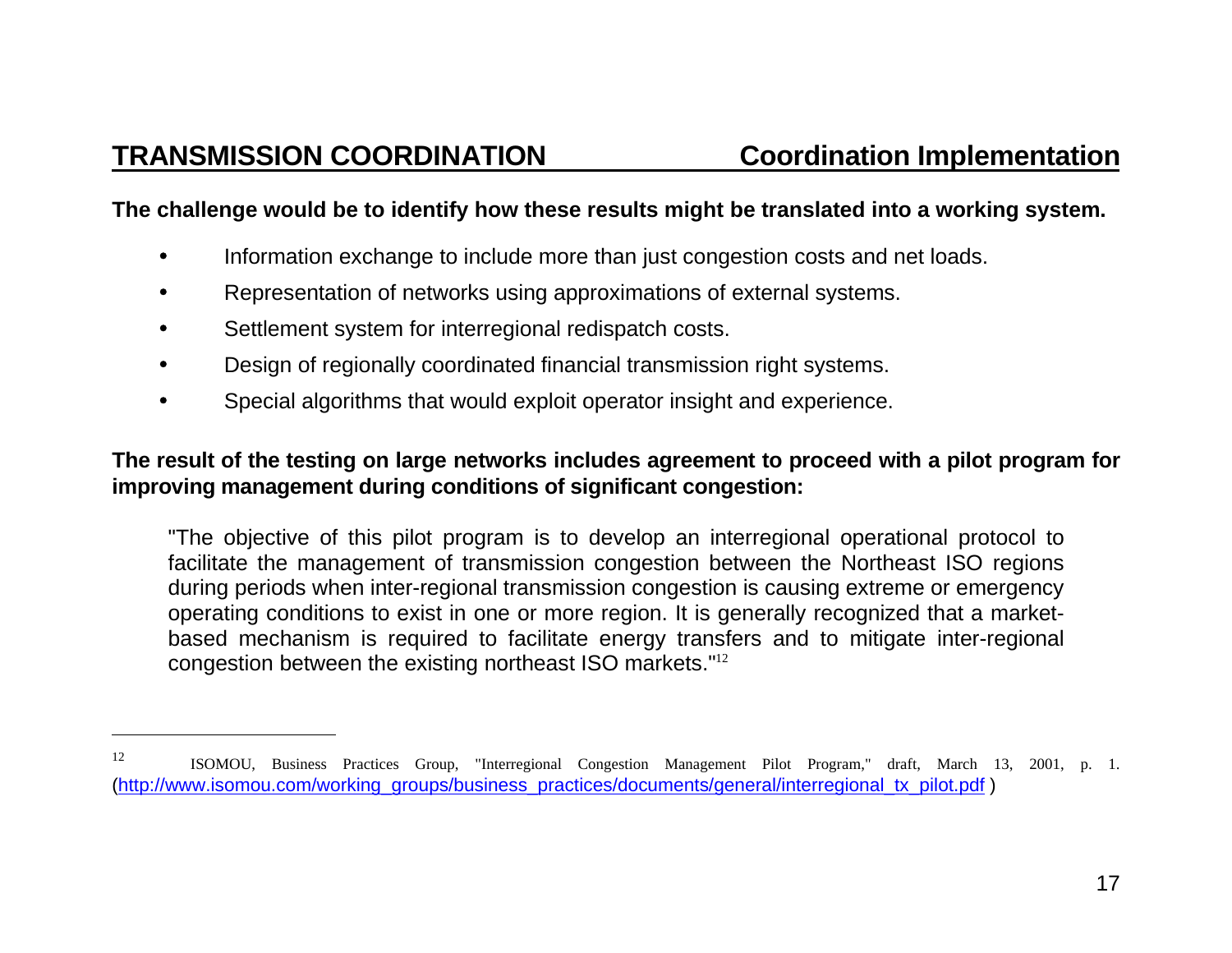## **ELECTRICITY MARKET**

**National progress in implementing the advance of regional transmission organizations under the Millennium Order (Order 2000) hangs in the balance. Time is running out.**